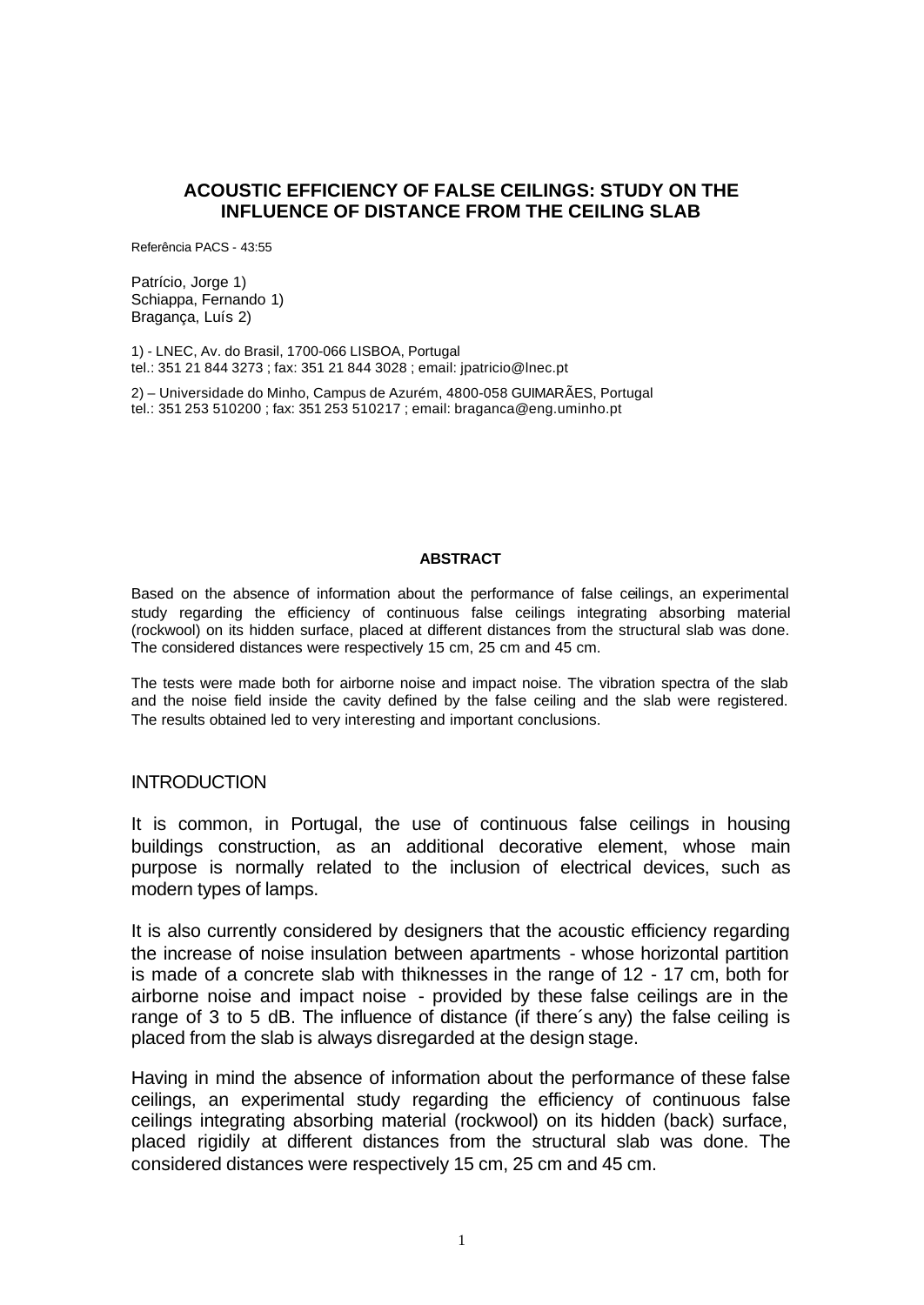The tests were made both for airborne noise and impact noise. The vibration spectra of the slab and the noise field inside the cavity defined by the false ceiling and the slab were registered. The results led to very interesting and important conclusions, supporting the consequent progress of the theme in the future.

## TEST FACILITIES

The test facilities where the tests were performed are equivalent to those prescribed by the international standard EN ISO 140-1[1]. Its is formed by a reverberation room of 120  $m^3$  volume, in which its global ceiling integrates a partial ceiling, the current test floor made of reinforced concret, of 0,14 cm thickness and surface mass of 350 kg  $m^2$ , normally used to evaluate the impact noise reduction of floor coverings. This test floor is rectangular with dimensions of 3,42 m  $\times$  2,42 m and it is supported by a continuous resilient strip layer to avoid flanking transmission. The false ceilings were built under this floor. In figure 1 a view of this construction is illustrated.



Fig. 1 – Overview of a false ceiling constructed in the test room

## TESTS AND THEORY

To evaluate the changes in performance of these systems, 3 false ceilings were constructed at a distance from the supporting slab of 15 cm, 25 cm and 45 cm. The false ceilings are made of plasterboard with rockwoll on its back surface.

To evaluate the performance of these systems against impact noise, the tapping machine was placed on the laboratory test bare floor. The sound levels spectra was recorded in the reverberation room. The efficiency of the systems was calculated with the follwing equations:

$$
\Delta L = L_{no} - L_n \tag{1}
$$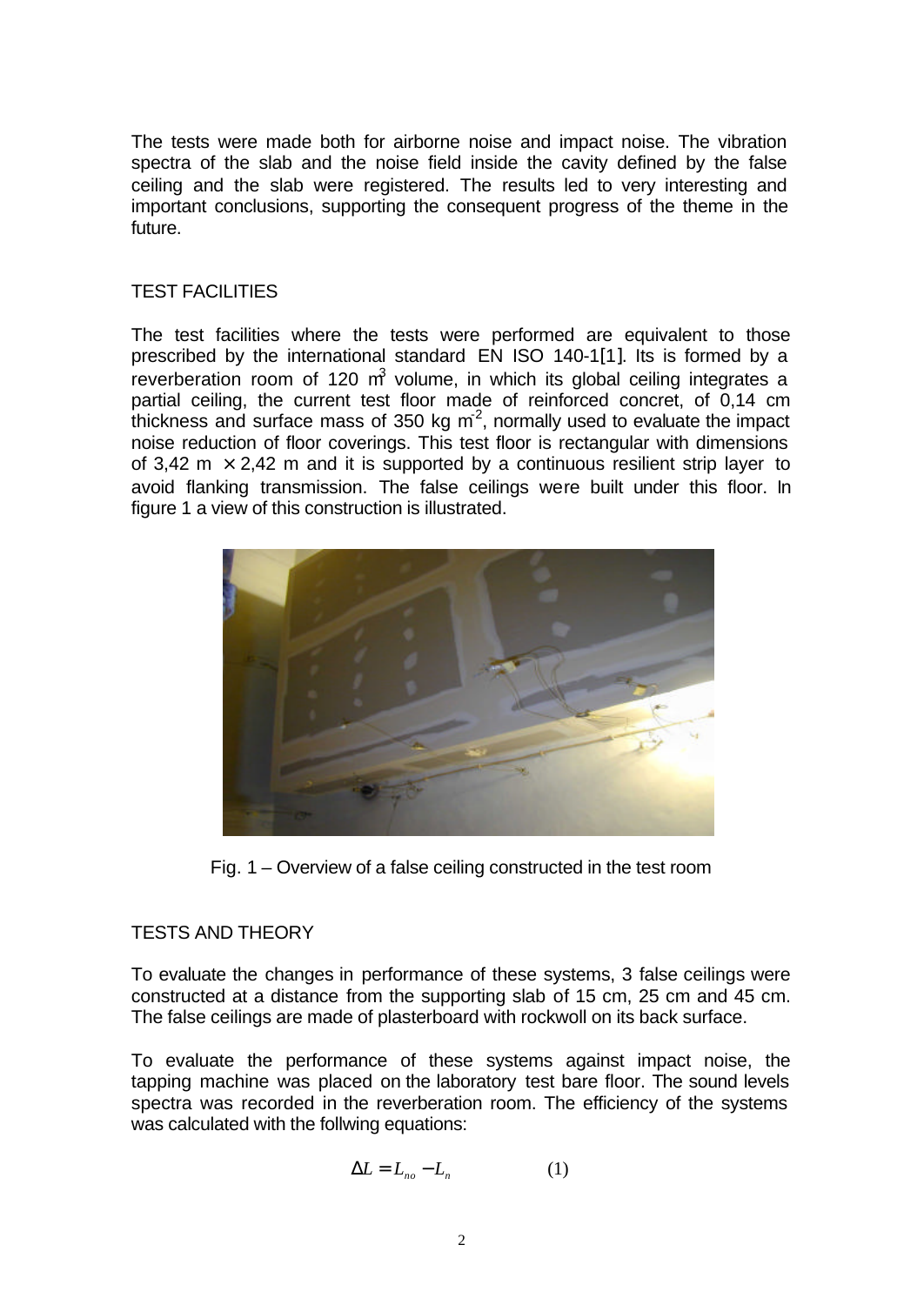where  $L_{n0}$  represents the normalised impact sound pressure level in the receiving room produced by the normalized tapping machine hammer impacts on the bare floor and *L*n the averaged sound pressure established in the same room by the normalized tapping machine hammer impacts when the false ceiling was placed. In this case, the parameter Δ*L* represents the efficiency of the ceiling in frequency bands. Both  $L_{n0}$  and  $L_n$  are expressed in dB.

The averaged sound pressure in a room in frequency bands is obtained in accordance with the following equation:

$$
L = 10 \log \left( \frac{1}{n} \sum_{j=1}^{n} 10^{L_j / 10} \right) \qquad dB \tag{2}
$$

where  $L_i$  are the sound pressure levels.

To evaluate the false ceilings performance regarding airborne noise the sound source was placed inside the reverberation room, originating a noise emission field which consequently establishes levels of vibration on the ceiling slab.

$$
\langle v_n^2 \rangle = \frac{\omega^2 F_{\omega}^2}{S^2 m^2} \sum_n \frac{1}{\left(\omega_n^2 - \omega^2\right)^2 + \eta_d^2 \omega_n^4} \tag{3}
$$

This vibration field, mainly due to the propagation of bending waves, is directly converted into radiated noise and to a sound field in an enclosed space, by means of application of theoretical formulas, and the corresponding radiation factors, as follows:

$$
=\sigma \rho_0 c S <\nu_i^2> \text{ and } =4 \rho_0 c/A
$$
 (4)

being

$$
\sigma = \frac{1}{\sqrt{1 - \frac{f_{cr}}{f}}}
$$
(5)

Additionally, the sound field established into the cavity defined by the false ceiling and the structural slab (test floor) were recorded in order to evaluate the eficiency of the rockwool for the purpose of reducing the sound field in that cavity, making use of its absorption coefficients previously determined using the stationary waves tube (Kundt).

### RESULTS

In the following figures the acoustic efficiency of these false ceilings is presented, both for airborne and impact sound insulation. For the impact sound, the efficiency was calculated from the established relations between the velocity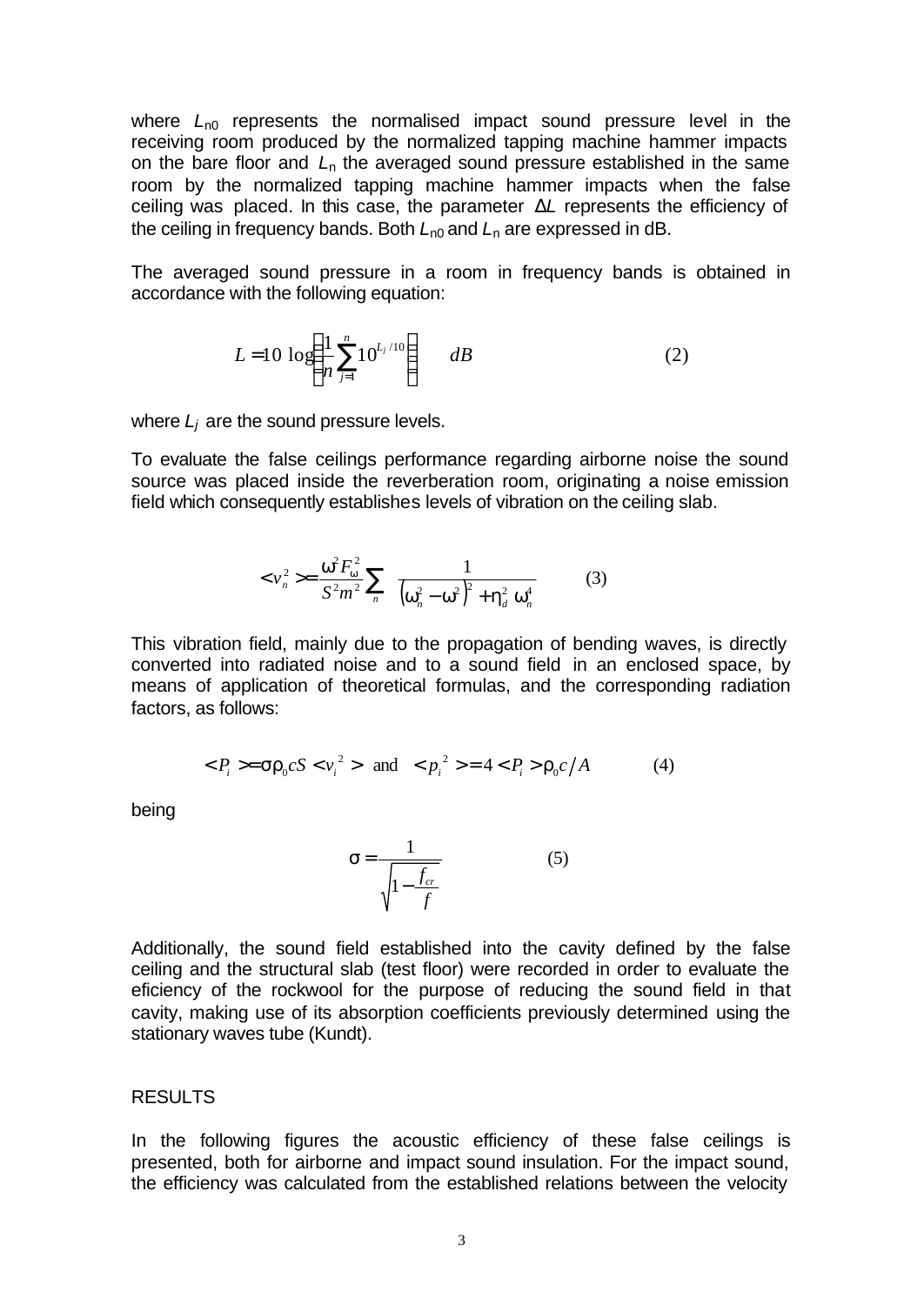vibration levels of the panel, considering the performance of each system. Regarding the airborne sound, the efficiency was calculated based on the performance of each system from the values of vibration velocity. By the fact that was not possible to measure the vibration velocity with enough degree of reliability - the test floor is hardly dissipative -, the calculations were made till the frequency band of 1 kHz. In this case was not advisable to determine the noise insulation index of the system, but it is possile to make an ideia of its performance in frequency domain.



Fig. 2 - Impact sound insulation of each false ceiling



Fig. 3 - alse ceilings performance regarding airborne sound

In figure 4, the sound field established inside the cavity defined by the false ceiling and the test floor is presented.



Fig. 4 - Sound field distribution inside the false ceiling cavity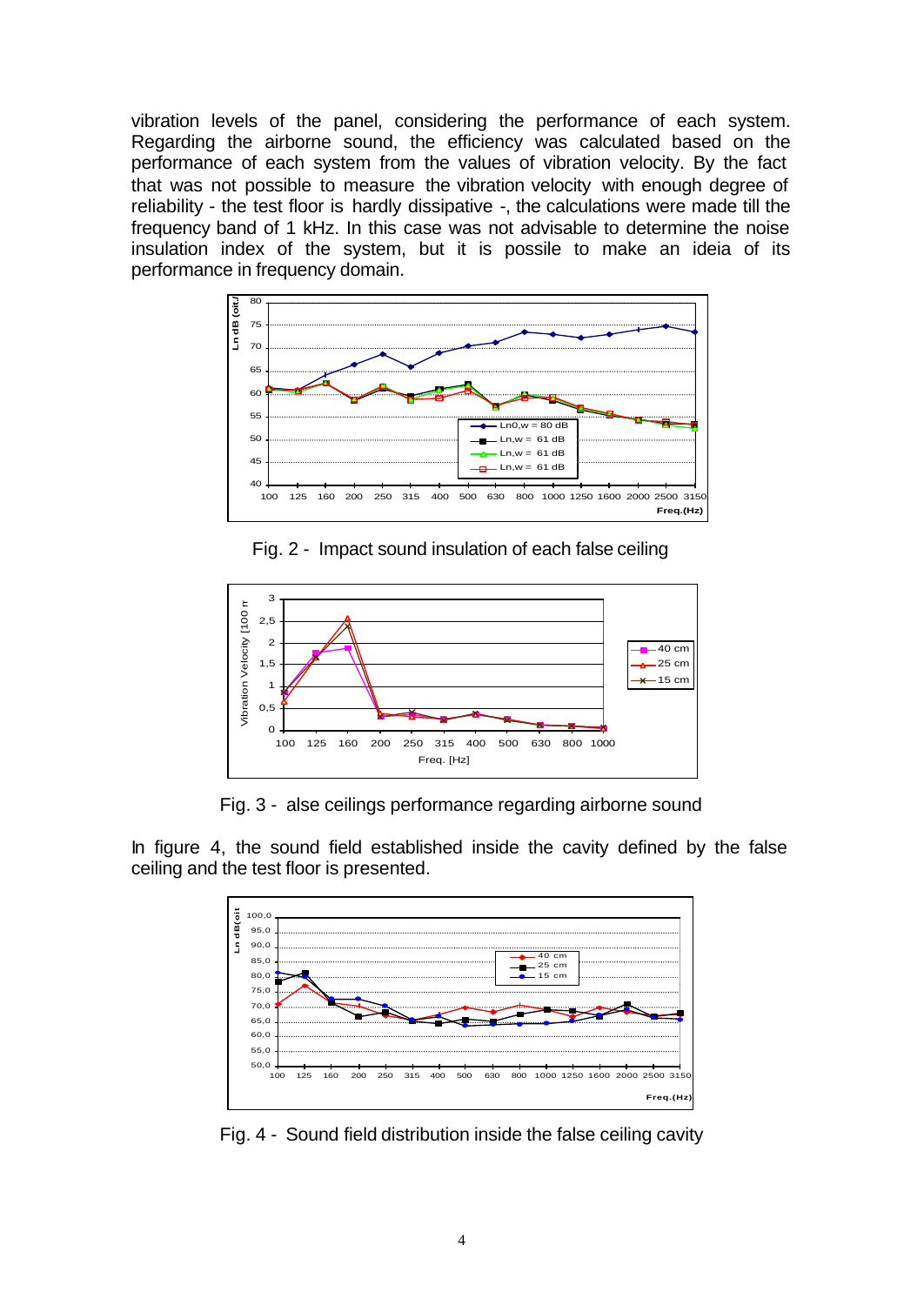As a complementary information, some data regarding the material characteristics and some theoretical parameters related to the acoustic fields of the cavity, are presented in the next two figures and in table 1.



Fig. 5 – Absorption coefficients of the rockwool.



Fig. 6 - Modal density of the cavity defined by the false ceiling and the slab

| Table 1 - Cavity resonances |  |
|-----------------------------|--|
|-----------------------------|--|

| $f_n = n c / (2 d)$<br>(Hz)                                |                                     |                              | Value of n       |
|------------------------------------------------------------|-------------------------------------|------------------------------|------------------|
| $d = 40$ cm                                                | $d = 25$ cm                         | $d = 15$ cm                  |                  |
| 425<br>850<br>1275<br>1700<br>2125<br>2550<br>2975<br>3400 | 680<br>1360<br>2040<br>2720<br>3400 | 1133<br>2267<br>3400<br>4533 | 2<br>3<br>5<br>6 |

 $d$  – distance between the false ceiling and the ceiling slab;  $c$  – sound velocity in the air; and n – integer number.